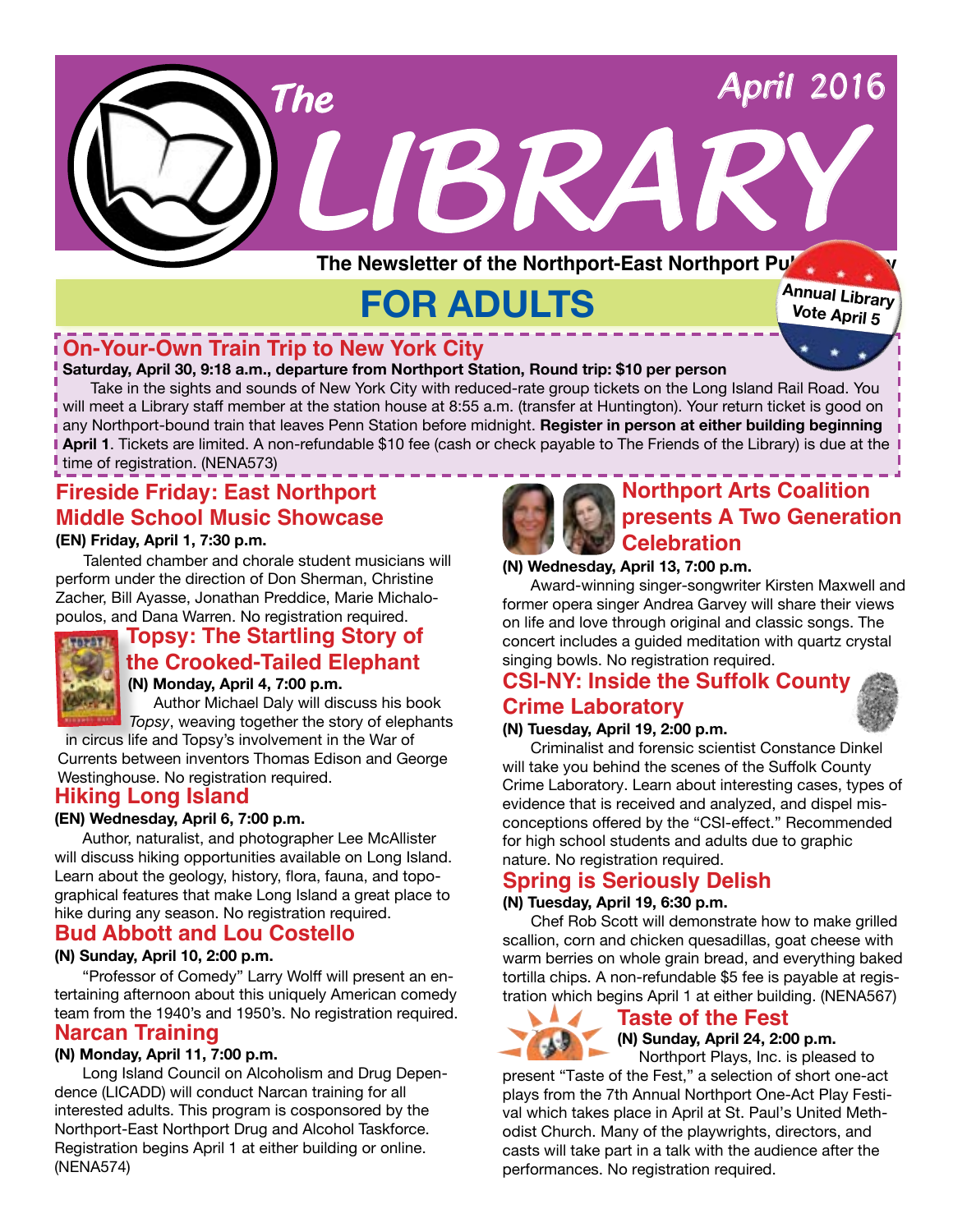# **Do-ing Music presents Synergy String Quartet (N) Friday, April 29, 7:00 p.m.**

Violinists Andy Bhasin and Bradley Bosenbeck, cellist David West, and violist Drew Vella will perform classical and contemporary pieces. No registration required.

# **Current Events in Perspective**

### **(N) Friday, April 29, 10:00 a.m.**

 Join Michael D'Innocenzo, Distinguished Professor Emeritus of History at Hofstra University, to explore significant national and international developments. All attending are welcome to share their views. No registration required.

#### **Medicare Counseling**

#### **(N) Tuesday, April 19, 9:30-11:30 a.m. by appt.**

A volunteer HIICAP counselor will answer questions about Medicare and supplementary insurance. Registration begins April 1 at the Northport Library or online. (NENA568)

### **Poetry Readers**

**(EN) Thursdays, April 7, 14, 21, Wednesday, April 27, Thursdays, May 5, 12, 19, 26, 2:30 p.m.**

"Nothing is as beautiful as spring" wrote G. M. Hopkins. Examine the human condition through the eyes and minds of poets old and new. No registration required.

# **Job Search & Interviewing Techniques**

## **(N) Wednesday, April 27, 7:00 p.m.**

A Sharper Training Solutions consultant will discuss the job search process (responding to ads and forms of communication) and interview topics (appearance, preinterview research, responses to interviewers' questions, and follow-up). Registration begins April 1 at the Northport Library or online. (NENA569)

# **Coping with Difficult Change**

**(EN) Tuesday, April 26, 7:00 p.m.**

Become an instant graphic artist by working with images and pictures in Adobe Photoshop. Learn how to alter images including sizing, shaping, and coloring. Also learn how to re-touch, filter, and add effects to create customized images. Prerequisite: Intermediate and advanced computer users. Registration **begins April 12 and EBay Seller** Building the University April 1 at either building or online. (NENC127) **How to Be an eBay Seller**<br>In the Begins April 12, 7:00 p.m.

Richard Murdocco, PhD, Stony Brook University Medical Center, will explore ways to deal with difficult life experiences and situations. No registration required.

# **X-Rays: From Rontgen's Discovery to the Use in Modern Science**

#### **(EN) Monday, April 4, 7:00 p.m.**

Learn how to sell items online using an eBay's seller's account. Topics include setting up a seller's account, item descriptions, attaching pictures, and the costs of selling your item. Prerequisite: Introduction to eBay or familiarity with eBay. No registration required.

Brookhaven National Laboratory's new facility, NSLS-II, is one of the world's brightest X-ray light



sources. Scientist and Stony Brook University Professor Juergen Thieme will explain how the light source works and its vital use in scientific research. No registration required.

# **Medicine Collection Day**

#### **(N) Saturday, April 16, 10:00 a.m.-2:00 p.m.**

 The Northport Police Department will collect unused or expired prescription and over-the-counter medications. Liquids and syringes will not be accepted. No questions asked and no personal information is required. Proper disposal of these items is essential for risk reduction and environmental protection. This event is cosponsored by the Northport-East Northport Drug and Alcohol Task Force and Project 72.

#### **Introduction to Windows 10 (EN) Friday, April 15, 7:00 p.m. On**

**AARP Tax-Aide (Registration required)** AARP Tax-Aide is a free service for low and middle income taxpayers, with special attention to seniors. Prepared tax forms will be filed electronically. Please bring current tax records and cop-Department is the property that is the state through the preparation process, pick up and the preparation process, pick up and the preparation process, pick up and the preparation process, pick up and the process. *U.S. In Intake/Interview Form (#13614-C)* at the Reference Desk prior to your appointment. All persons listed on the tax return must be present, provide photo ID, and their Social Security card.

# **Wonderful Wildlife of Long Island**

### **(N) Tuesday, April 26, 7:00 p.m.**

Wildlife educator Sue Krause will discuss animals that used to call Long Island home and explore some of the animals still living here. No registration required.

#### **Hands On Intermediate Microsoft Excel (N) Wednesday, April 6, 7:00 p.m.**

 Learn intermediate spreadsheet skills, including functions, ranges, macros, and charting. Prerequisite: Introduction to Microsoft Excel or equivalent. Registration is underway at either building or online. (NENC017)

#### **(EN) Tuesday, April 12, 7:00 p.m.**

#### **Research Health Issues Online (EN) Thursday, April 28, 2:00 p.m.**

#### **Introduction to Photoshop (N) Monday, April 18, 7:00 p.m. Hands On**

 A SeniorNet representative will demonstrate the best websites for educating yourself about illnesses and conditions. Learn how to research physicians, including information about education, board certifications, insurance, legal actions, and more. No registration required. ance, legal actions, and more. No registration required.

Mambo Loco! Larry, Bill, Cristian, Wayne, and Alfredo will play "old school" Latin music with origins from Cuba and Puerto Rico. No registration required. Those showing a NENPL Library card will be seated first.

 Learn intermediate features and editing techniques in Adobe Photoshop including retouching, filters, effects, and more. Prerequisite: Introduction to Adobe Photoshop or equivalent. Registration begins April 11 at either building or online. (NENC196)



**FOR ADULTS Guitar Workshop for Beginners (EN) Wednesdays, April 13, 20, 27, 7:00 p.m.** Registration underway at both buildings. (NENA562)

#### **Intermediate Photoshop (N) Monday, May 2, 7:00 p.m. Hands On**

 Find out about the latest version of Windows and how to access and install your own free copy. Learn how to use the desktop to work with files, folders, and applications. Also learn how to use the new start menu, help, and search features. Prerequisite: Basic computer skills. Registration begins April 1 at either building or online. (NENC003)

# **FOR ADULTS**

# **Let's Talk: English Conversation**

**(EN) Fridays, April 1, 15, 7:00 p.m.**



 Practice your English with our informal conversation group. No registration required.

## **Quick Reads**

#### **(EN) Friday, April 29, 7:00 p.m.**

This informal reading group is designed for intermediate English language learners. Pick up this month's reading selections at the Circulation Desk.

# **ESL for Adults**

#### **(EN) Thursdays, April 7, 14, 21, 28, May 5, 12, 19, 26 7:00 p.m.**

This series for beginners will help you to develop your English reading, writing, speaking, and listening skills. Registration is underway at either building or online. (NENA563)

**Registration for all April appointments begins March 28 at either library building or online.** 

**(EN) Thursdays, 9:00 a.m.-12:00 noon** (NENA564) **April 7, 14**

**(N) Fridays, 9:00 a.m.-12:00 noon** (NENA565) **April 1, 8, 15**



 $-2-$ 







# **Taste the World of Tea**

#### **(N) Thursday, May 19, 7:00 p.m.**

Clipper Ship Tea Company will expand your knowledge about the types of tea, where it comes from, and how it's made. You will also taste nine teas from around the world. This program in sponsored by The Friends of the Library. Registration begins April 20 at either building or online. (NENA570)

# **Truth Be Told**

**(N) Thursday, April 7, 7:00 p.m.**

Our nonfiction group will discuss *When Books Went to War: The Stories that Helped Win World War II* by Molly Guptill Manning.



# **Short Story Central**

**(N) Tuesday, April 12, 7:00 p.m.** We will discuss *In Another Country: Selected Stories* by David Constantine.

# **Page Turners: Long Island Reads**

# **(N) Thursday, April 14, 2:00 p.m.**

 In April our Library joins other public libraries throughout Long Island to read and discuss *Leaving Time* by Jodi Picoult. Note: see page 1 for details on related programs *Topsy* and *CSI-NY.* 

# **Novel Ideas**

**(N) Monday, April 25, 7:00 p.m.**

We will discuss *The Boys in the Boat* by Daniel Brown.



*Copies of the books are available at the Northport Library Circulation Desk. Short stories are available at both buildings.*

# **Defensive Driving**

#### **(EN) Wednesday, May 4 and Thursday, May 5, 9:30 a.m.-12:30 p.m.**

Registration begins April 6 at the East Northport Library only. (NENA572)

Please note: These courses promote safe driving and help participants maintain their driving skills. *Check with your insurance company about the specific insurance and point reduction available to you.*

#### **(N) Saturday, April 9, 9:00 a.m.-3:30 p.m. Fee: \$36**

Applications are available at both buildings.

**Defensive Driving**

# **AARP Smart Driver Course**

**(N) Tuesdays, April 12 and 19, 9:30 a.m.-12:30 p.m.** Registration begins April 1 at the Northport Library only. (NENA571)

Fee: \$20 for AARP members (\$25 for non-members), payable to AARP by *check or money order only* at registration.

#### **(N) Mondays, May 9 and 16, 7:00-10:00 p.m. Fee: \$36**

Applications are available April 18 at both buildings.

### **Mambo Loco**

**(N) Sunday, May 1, 2:00 p.m.** Celebrate Cinco de Mayo early with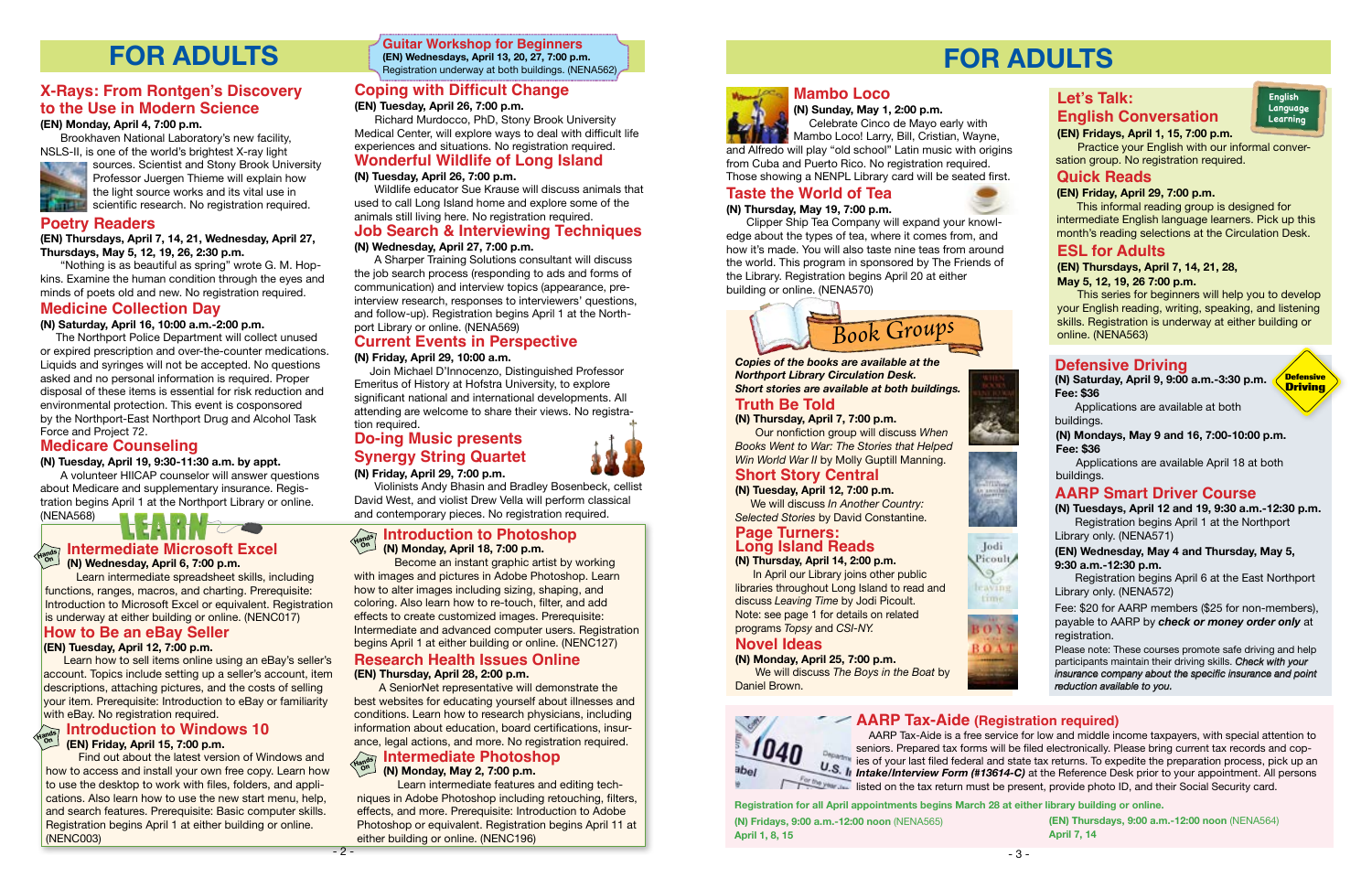

| <b>Friday</b>                                                                                                                                                                                                                                                                                                                                                                                                                                                                                                                                                                                                                                                                                                                                                                                             | <b>Saturday</b>                                                                                                                                                                                                                                                                                                  |
|-----------------------------------------------------------------------------------------------------------------------------------------------------------------------------------------------------------------------------------------------------------------------------------------------------------------------------------------------------------------------------------------------------------------------------------------------------------------------------------------------------------------------------------------------------------------------------------------------------------------------------------------------------------------------------------------------------------------------------------------------------------------------------------------------------------|------------------------------------------------------------------------------------------------------------------------------------------------------------------------------------------------------------------------------------------------------------------------------------------------------------------|
| <b>Registration begins for</b><br>1<br><b>On-Your-Own Train Trip,</b><br><b>Narcan Training, Spring</b><br>is Seriously Delish, Medicare<br><b>Counseling, Job Search &amp;</b><br><b>Interviewing Techniques, Intro to</b><br>Windows 10, Intro to Photoshop,<br><b>AARP Smart Driver Course</b><br><b>Registration begins for Teen</b><br><b>Programs and Volunteer</b><br><b>Opportunities</b><br><b>Registration begins for Babies</b><br><b>Boogie, Paws to Read, Secrets of</b><br>the Venus Fly Trap, Laugh-A-Lot-<br><b>Poetry</b><br>*AARP Tax-Aide (N) 9-12 by appt.<br>Books a Poppin' (EN & N) 10 am<br>Movie: Creed (N) 2 pm<br>Let's Talk (EN) 7 pm<br>*Fandom Friday: Pixel Party<br>$(N)$ 7 pm<br><b>Fireside Friday: East Northport</b><br><b>Middle School Showcase</b><br>(EN) 7:30 pm | 2<br>9<br>*Defensive Driving (N) 9 am<br>*Babies Boogie (EN) 10 am                                                                                                                                                                                                                                               |
| *AARP Tax-Aide (N) 9-12<br>8<br>by appt.<br>Books a Poppin' (EN & N) 10 am<br>Movie: Creed (EN) 2 pm<br>*Go Global: Iceland (N) 4 pm<br>*Teen Guitar Jam Group (N) 7 pm<br>*AARP Tax-Aide (N) 9-12<br>by appt.<br>Books a Poppin' (EN & N) 10 am<br>Movie: <i>Brooklyn</i> (N) 2 pm<br>Let's Talk (EN) 7 pm<br>*Introduction to Windows 10<br>$(EN)$ 7 pm<br>*Northport High School Fashion<br>Show (N) 7 pm<br>Movie: Brooklyn (EN) 2 pm                                                                                                                                                                                                                                                                                                                                                                 | 16 Registration begins for<br><b>Quesadilla and Salsa</b><br><b>Celebration!, Musical Instrument</b><br><b>Petting Zoo</b><br><b>Medicine Collection Day</b><br>(N) 10 am-2 pm<br>*Minecraft: Lego (N) 1:00 pm<br>*Spring Garden Volunteers<br>(EN) 1:45 pm<br>*Secrets of the Venus Fly Trap<br>(EN) 2 pm<br>2U |
| 29 Registration begins for Go<br>Global: Kenya on 5/13<br>Books a Poppin' (EN & N) 10 am<br><b>Current Events in Perspective</b><br>$(N)$ 10 am<br><b>Quick Reads (EN) 7 pm</b><br><b>Block Party (N) 7 pm</b><br><b>Do-ing Music presents Synergy</b><br>String Quartet (N) 7:30 pm<br><b>*Teen Writers Workshop</b><br>(N) 7:30 pm                                                                                                                                                                                                                                                                                                                                                                                                                                                                      | 30<br>*On-Your-Own Train Trip<br>to New York City<br>*Quesadilla and Salsa<br><b>Celebration!</b> (N) 11 am                                                                                                                                                                                                      |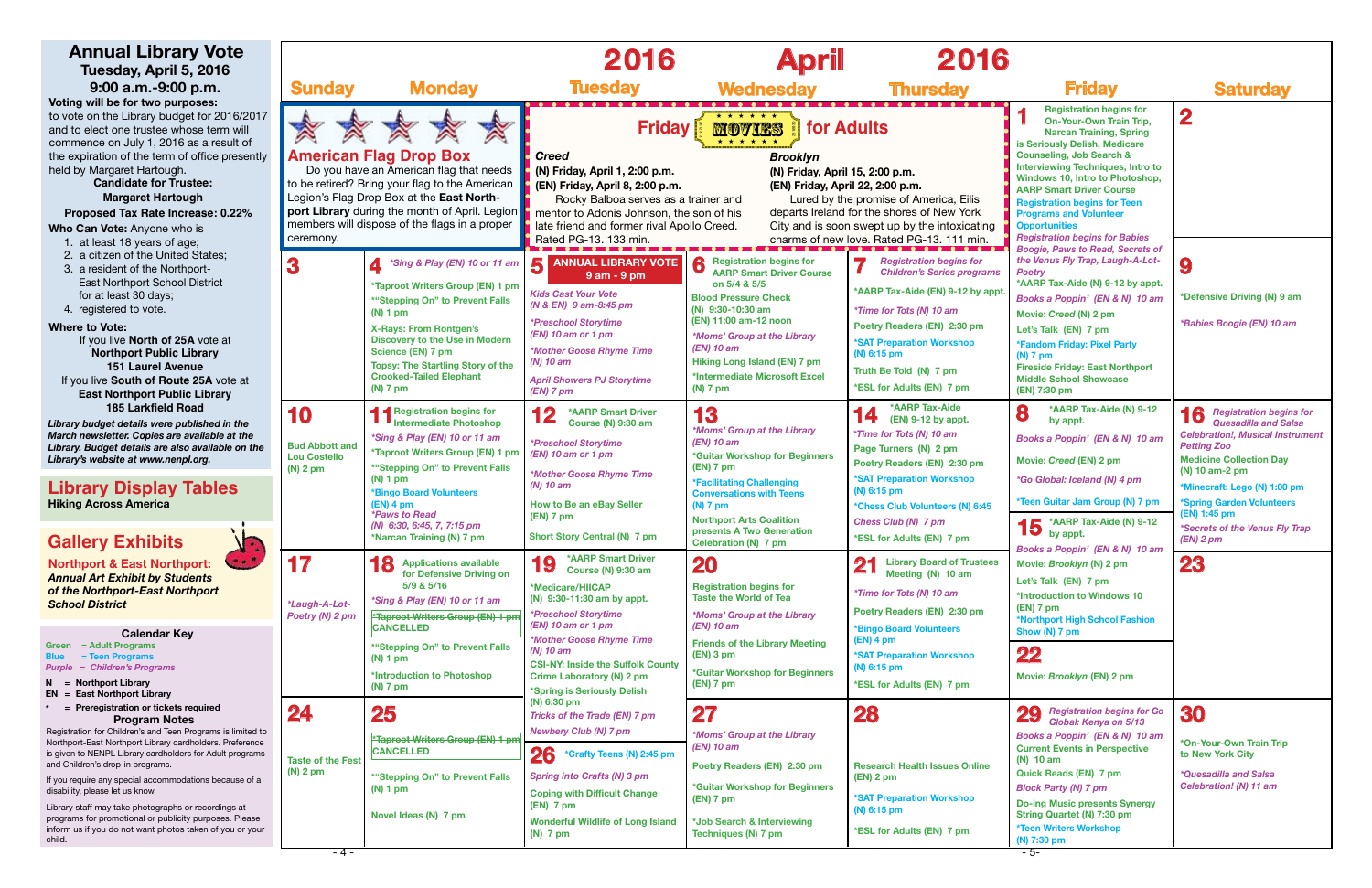





# **FOR TEENS**

*Registration for Teen programs and Volunteer Opportunities begins April 1 at either building or online.*

# **Fandom Friday: Pixel Party**

**(N) Friday, April 1, 7:00-8:30 p.m.**

Come join your fellow fandom fans in this special Fandom Friday where we will create pixel art out of fuse beads. (NENY827)

# **Teen Guitar Jam Group**

**(N) Friday, April 8, 7:00-8:30 p.m.**

Are you learning how to play the acoustic guitar? Bring your guitar and join fellow teen guitar players to share skills, songs, and stories. (NENY828)



# **FOR CHILDREN**

# **Teen Volunteer Opportunities**

*Open to students in grades 7-12*

*You may choose* **one** *Volunteer Opportunity with the exception of Bingo Boards.* 

# **Chess Club Volunteers**

**(N) Thursday, April 14, 6:45-8:00 p.m.**

Earn volunteer credit while you help children learn how to play chess. A basic knowledge of the game is required for all volunteers. (NENY835)

## **Bingo Board Volunteers**

**You may choose one or both sessions. (EN) Monday, April 11, 4:00-5:00 p.m.** (NENY833)

**(EN) Thursday, April 21, 4:00-5:00 p.m.** (NENY834)

Help create bingo boards for a children's summer program.

# **Crafty Teens**

**(N) Tuesday, April 26, 2:45-4:15 p.m.**

 $\sqrt[M]{\ }^{\alpha}$  (N) Tuesday, April 19, 7:00 p.m. *Children in grades 4 and up*

Assist children with a craft while you earn volunteer credit. (NENY837)



# **Facilitating Challenging**

# **Conversations with Teens**

**(N) Wednesday, April 13, 7:00 p.m.** *For parents of teens*

 Talking to teens about difficult subjects can be challenging. Join Cristin Mathiez, licensed clinical social worker and psychotherapist, and learn ways to speak effectively to your child. Discover how to turn conversations about awkward topics into opportunities to strengthen your lifelong bond with your teen. (NENY829)

You've played the game, now build your own Minecraft world out of Lego bricks! (NENY831)

## **Teen Writers Workshop**

# **Open to students in grades 8-12**

**(N) Friday, April 29, 7:30-8:45 p.m.**

Do you love to write? Join fellow writers to discuss your ideas and get feedback on your work. New members are encouraged to attend. (NENY832)

**(N) Thursday, April 14, 7:00 p.m.** *Children in grades 3-6*

Playing chess can help children enhance their creativity, improve their power of concentration, develop and expand critical thinking skills, and boost memory and retention. Join us and have some fun, improve your game, and practice good sportsmanship! (45 min.) No registration required, however space is limited.

Be the first to read advance copies of new books and participate in informal



#### **Chess Club drop in**

book discussions. The club meets monthly through January 2017 when an election is held to determine which book the members think is the best of the year. New members are always welcome. (60 min.) No registration required.





Discover the secrets behind baffling illusions and meet other kids who love magic in our monthly magic club. If you'd like, bring in a magic trick and get performance tips from a professional magician. (45 min.) No registration required, just appear at the door!

# $\begin{array}{l} \partial \widetilde{\mathsf{d}} \widetilde{\mathsf{d}} \widetilde{\mathsf{d}} \widetilde{\mathsf{d}} \widetilde{\mathsf{d}} \widetilde{\mathsf{d}} \widetilde{\mathsf{d}} \widetilde{\mathsf{d}} \widetilde{\mathsf{d}} \widetilde{\mathsf{d}} \widetilde{\mathsf{d}} \widetilde{\mathsf{d}} \widetilde{\mathsf{d}} \widetilde{\mathsf{d}} \widetilde{\mathsf{d}} \widetilde{\mathsf{d}} \widetilde{\mathsf{d}} \widetilde{\mathsf{d}} \widetilde{\mathsf{d}} \widetilde{\mathsf{d}} \widetilde{\mathsf{d}} \$

 $\bigvee^{\!\! (n\! \! \! \! \! \! \textrm{ \ \ \ }}_{\!\! \!\! \!\! \textrm{ \ \ \ }}\!\! \textrm{ \ \ \ \textrm{ \ \ \ \textrm{ \ \ \ \textrm{ \ \ \ \textrm{ \ \ \ \textrm{ \ \ \ \textrm{ \ \ \ \ \textrm{ \ \ \ \ \textrm{ \ \ \ \ \textrm{ \ \ \ \ \textrm{ \ \ \ \ \textrm{ \ \ \ \ \textrm{ \ \ \ \ \textrm{ \ \ \ \ \textrm{ \ \ \ \ \textrm{ \ \ \ \ \ \textrm{ \ \ \ \ \textrm{ \ \ \ \ \ \textrm{ \ \ \ \ \$ *Children birth-5 years with adult; siblings welcome*

# **Northport High School Fashion Show (N) Friday, April 15, 7:00-8:00 p.m.**

 Meet the talented students from Northport High School's fashion design and illustration class taught by Robin O'Neill-Gonzalez. Students will walk the runway in their gemstone-inspired creations. No registration required. (NENY830)

# **Minecraft: Lego**

**(N) Saturday, April 16, 1:00-2:30 p.m.**

# **Authors Unlimited**

**Saturday, April 16, 10:00 a.m.-3:00 p.m. St. Joseph's College, Patchogue, NY**

Authors Unlimited is a free event which provides teens with an opportunity to celebrate reading and connect with their favorite young adult authors. For further information and to see a complete list of event sponsors for Authors Unlimited go to **www.authorsunlimited.org**

### **Spring Garden Volunteers**

**(EN) Saturday, April 16, 1:45-3:30 p.m.**

Assist children with this craft and garden activity. (NENY836)

# **FOR CHILDREN**

#### **Bilingual Babies (N) Wednesdays, May 4, 11, 18,**

# **10:00 a.m.**

Come celebrate Children's Day/ Book Day at the Library and enjoy making veggie quesadillas with salsa. The Baking Coach will be at the Library to guide you on this delicious international culinary journey! (90 min.) Registration begins April 16. (NENJ820)

*Children 1-3 years with adult; siblings welcome* English-speaking parents/ caregivers and their children will learn some beginning Spanish, including songs and words for daily activities and conversation. (45 min.) (NENJ806)

# $\frac{1}{\alpha!}$ op Books a Poppin'

## **Laugh-A-Lot-Poetry**

**(N) Sunday, April 17, 2:00 p.m.** *Children in grades K-5; adults and siblings welcome* Award winning children's



poet Darren Sardelli will dazzle the audience with his humorous poetry, whimsical characters, and surprise endings. (60 min.) Registration begins April 1. (NENJ816)

**Sing & Play**

**(EN) Mondays, May 2, 9, 16 10:00 a.m.** (NENJ804) or **11:00 a.m.** (NENJ805) *Children 1-3 years with adult;* 

*siblings welcome*

Sing songs while using scarves, bells, balls, and hoops, engaging children in musical and physical activity to reinforce early



# **Secrets of the Venus Fly Trap**



**(EN) Saturday, April 16, 2:00 p.m.** *Children in grades 1-3*

Kids will learn fascinating facts about carnivorous plants, make a puppet, and

plant Venus Fly Trap seeds to grow at home. (75 min.) Registration begins April 1. (NENJ815)

#### *Registration for the following series programs begins April 7.*

*(One series program per child please)*

Read stories, sing songs, share rhymes and fingerplays, and have fun in this interactive program for families. (30 min.) No registration required, however space is limited.

**(EN) Tuesday, April 5, 7:00 p.m.** *Children with adult*

#### **April Showers PJ Storytime drop in**

 Get your umbrellas out for some rainy day stories. Enjoy rhymes, music, movement, and more in this active family storytime. (30 min.) No registration required, however space is limited.

# **Babies Boogie**

#### **(EN) Saturday, April 9, 10:00 a.m.**

*Children 3-23 months with adult; siblings welcome*

Your little musician will be singing and moving to songs from around the world and keeping the beat with props and musical instruments. (45 min.) Registration begins April 1. (NENJ810)

#### **Paws to Read (N) Monday, April 11** *Children in grades 1-5*



Read to a certified therapy dog! These dogs love to listen to kids practice reading aloud. Children can choose a book from the Library's collection, or bring a book from home. Registration begins April 1. Choose one 15-minute session:

#### **Tricks of the Trade (EN) Tuesday, April 19, 7:00 p.m.** *Children in grades 3-5* **drop in**

 **6:30-6:45 p.m.** (NENJ811) **7:00-7:15 p.m.** (NENJ813) **6:45-7:00 p.m.** (NENJ812) **7:15-7:30 p.m.** (NENJ814) *Children 3 years and up with adult; siblings welcome*



Enjoy a room full of art supplies and craft projects. (60 min.) No registration required, however space is limited.

### **(N) Friday, April 29, 7:00 p.m.**

*Children 1-4 years with adult; siblings welcome* Children learn to use their minds as well as their muscles while having fun building with blocks and playing with other children. (45 min.) No registration required, however space is limited.



# **Block Party!**

# **Quesadilla and Salsa**



# **Celebration!**

**(N) Saturday, April 30, 11:00 a.m.**

*Children in grades K-5 with adult; siblings welcome*

# **Go Global: Kenya**

#### **(N) Friday, May 13, 4:00 p.m.**

*Children in grades K-2*

 Travel to Africa's Great Lakes region through stories, music, games, and art! (45 min.) Registration begins April 29. (NENJ822)



### **Musical Instrument Petting Zoo (EN) Saturday, May 7, 10:00 a.m.**

*Children 3-5 years with adult; siblings welcome* Through a grant from the Staller Center for the Arts, children can touch and play wind, string, and brass instruments from Stony Brook University. (40 min.) Registration begins April 16. (NENJ821)